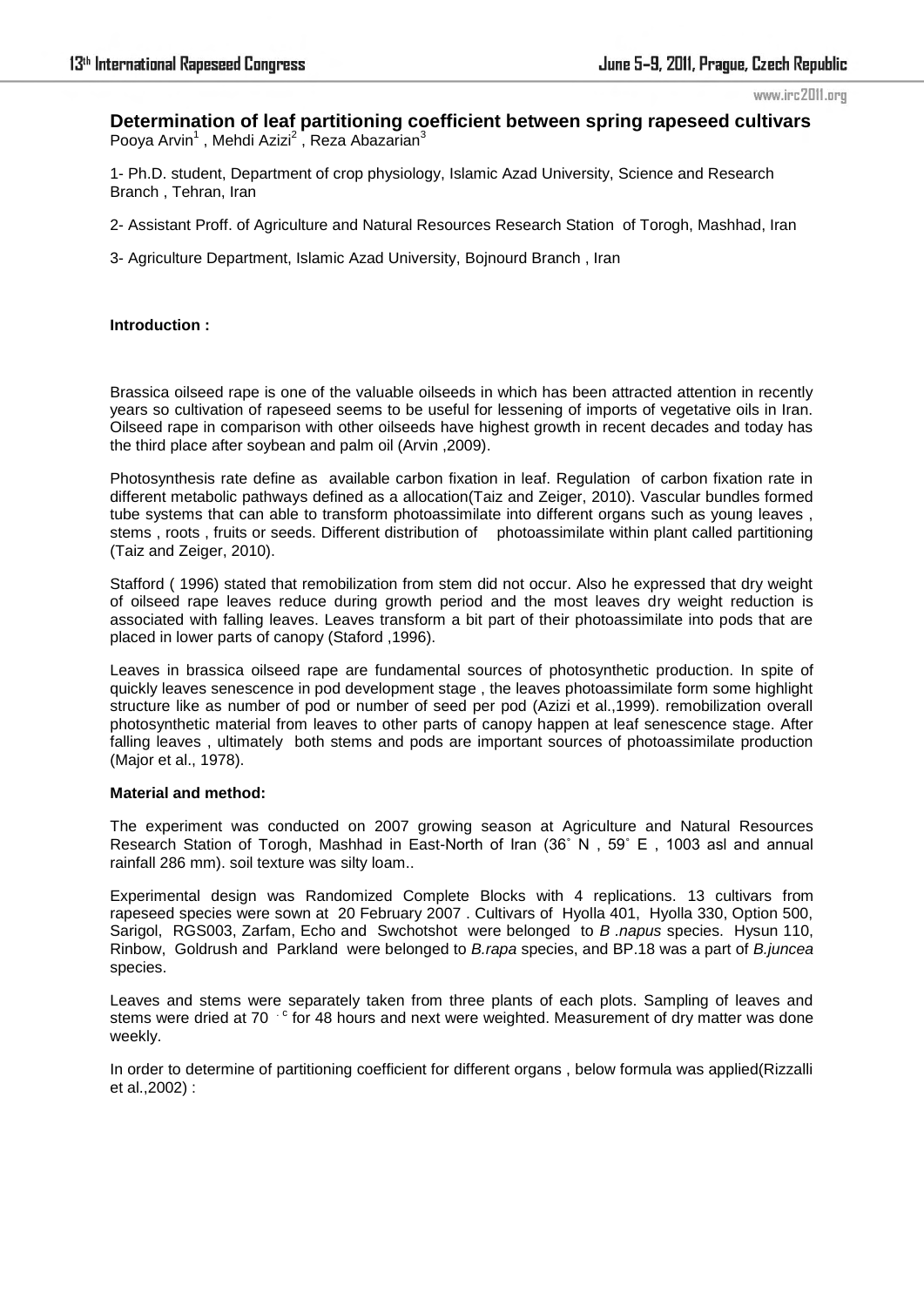$$
PC_i = \frac{\Delta DM_i}{\Delta DM_{tot}}
$$

Where Pc<sub>i</sub>: dry matter distribution coefficient for i organ interval between sampling ; Δ DMi : change of dry matter of singular organ between sampling ; Δ DMtol : change of total shoot dry weight in the desired organ in the interval between sampling.

Finally , relationship between cumulative dry matter for each organ ( leaf and stem) versus cumulative dry matter for shoot were calculated and slope of this equation gave the dry matter distribution coefficient.

All data were analyzed statistically using SAS 9.1 package and all graphs were drown using Excell.

# **Result and discussion:**

Distribution coefficient for cumulative leaf dry matter versus cumulative total shoot dry matter was obtained by using regression fit (table 1). Rate of determination coefficient  $(R^2)$  and coefficient of variation (CV) of leaf was defined. There were considerable difference among cultivars for leaf partitioning coefficient based on rate of ±SE.

Goldrush and Zarfam with 0.68±0.076 and 0.68±0.74 had the most and BP18 with 0.22±0.15 had the least gram leaf dry matter per gram total shoot dry matter respectively at final stage of flowering (table 1).

The highest partitioning coefficient in Goldrush and Zarfam were justifiable because these tow cultivars had winter-spring nature and also placing in spring planting regime leaded to incomplete vernalization so receiving insufficient of coldness units caused more vegetative growth and production of more leaves for these cultivars rather than others.

Having eminent characteristic of Zarfam and Goldrush including high leaf partitioning coefficient , suitable architecture, emergence of early phenological stage and so on , can be predictable if these tow cultivars are placed at appropriate regimes so it can lead to formation more yield.

Lower partitioning coefficient for BP18 was due to (Azizi et al., 1999) small structure of leaves belong to this species (*Brassica juncea*) rather than tow other species( *Brassica napus* and *Brassica rapa*) .

Its clear that availability of production inputs such as water, solar radiation, nutrition, carbon dioxide, temperature , especially in vegetative period causes production of more vegetative dry matter. We concluded that interval between initiation and cessation of flowering , majority part of photoassimilate were devoted into stems (fig. 1,2).

The reasons of this processes can be explained in this way:

First , falling leaves occurred during , especially last of flowering so leaf dry matter contribution ratio to total dry matter decreased so these may be inferred that in this stage , stems had priority for receiving photosynthetic materials than leaves had. On the other hand , lessening trend of partitioning photosynthetic materials into leaves was related to falling leaves physiology(Diepenbrock , 2000).

Comprehensive studies in future on leaves , as the main source of capturing and converting of solar radiation , should be done so better understanding of principals of yield formation especially in Brassica oilseed rape can be both useful and helpful for boosting more production per unit land area per unit time.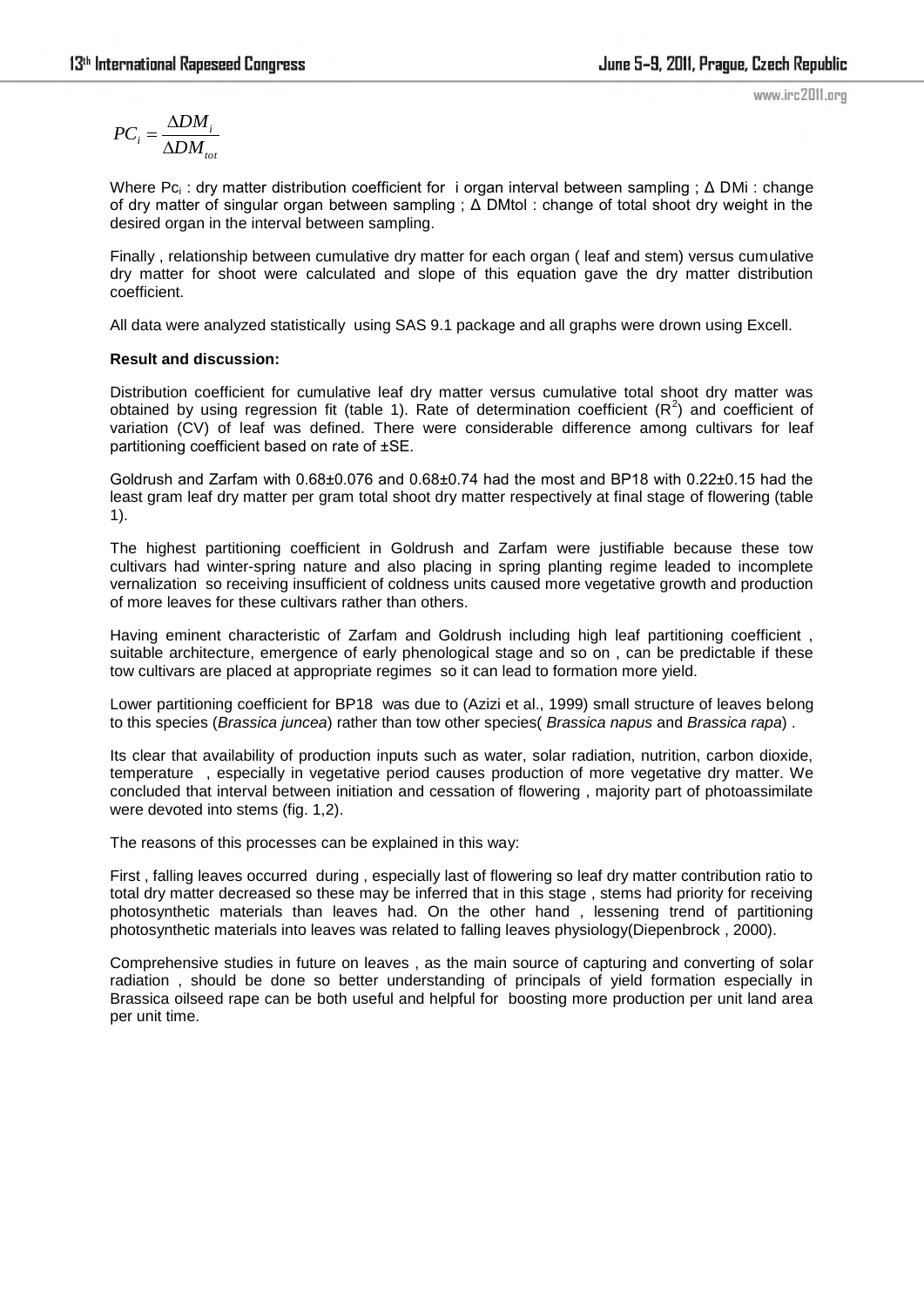www.irc2011.org

Table 1. Material partioning coefficient into leaf, Determination coefficient( $R^2$ ) and Coefficient variation (CV) in spring oilseed rape cultivars

| $%$ ) CV( | Determination<br>coefficient<br>$R^2($ | Material portioning coefficient<br>into leaf<br>gr/gr | Replication    | cultivars       |
|-----------|----------------------------------------|-------------------------------------------------------|----------------|-----------------|
| 22.14     | 0.88                                   | $0.26 \pm 0.098$                                      | 4              | Hyolla 401      |
| 22.03     | 0.86                                   | $0.34 \pm 0.13$                                       | $\overline{4}$ | Hyolla 330      |
| 9.86      | 0.99                                   | $0.45 \pm 0.65$                                       | $\overline{4}$ | Option 500      |
| 10.9      | 0.97                                   | $0.38 \pm 0.071$                                      | 4              | Sarigol         |
| 4.6       | 0.99                                   | $0.33 \pm 0.028$                                      | 4              | <b>RG003</b>    |
| 7.9       | 0.98                                   | 0.68±0.074                                            | $\overline{4}$ | Zarfam          |
| 24.5      | 0.29                                   | $0.34 \pm 0.21$                                       | 4              | Parkland        |
| 5.8       | 0.98                                   | $0.68 \pm 0.076$                                      | 4              | <b>GoldRush</b> |
| 13.08     | 0.83                                   | $0.24 \pm 0.71$                                       | $\overline{4}$ | Echo            |
| 2.69      | 0.99                                   | $0.3 + 0.16$                                          | $\overline{4}$ | Swchotshot      |
| 33.86     | 0.68                                   | $0.22 \pm 0.15$                                       | $\overline{4}$ | <b>BP18</b>     |
| 11.28     | 0.97                                   | $0.34 \pm 0.059$                                      | $\overline{4}$ | <b>Rinbow</b>   |
| 14.32     | 0.58                                   | $0.25 \pm 0.0103$                                     | 4              | Hysun 110       |



Fig. 1 . percentage of dry matter into organ (white part = stem and black part=leaf ) at initiation of flowering